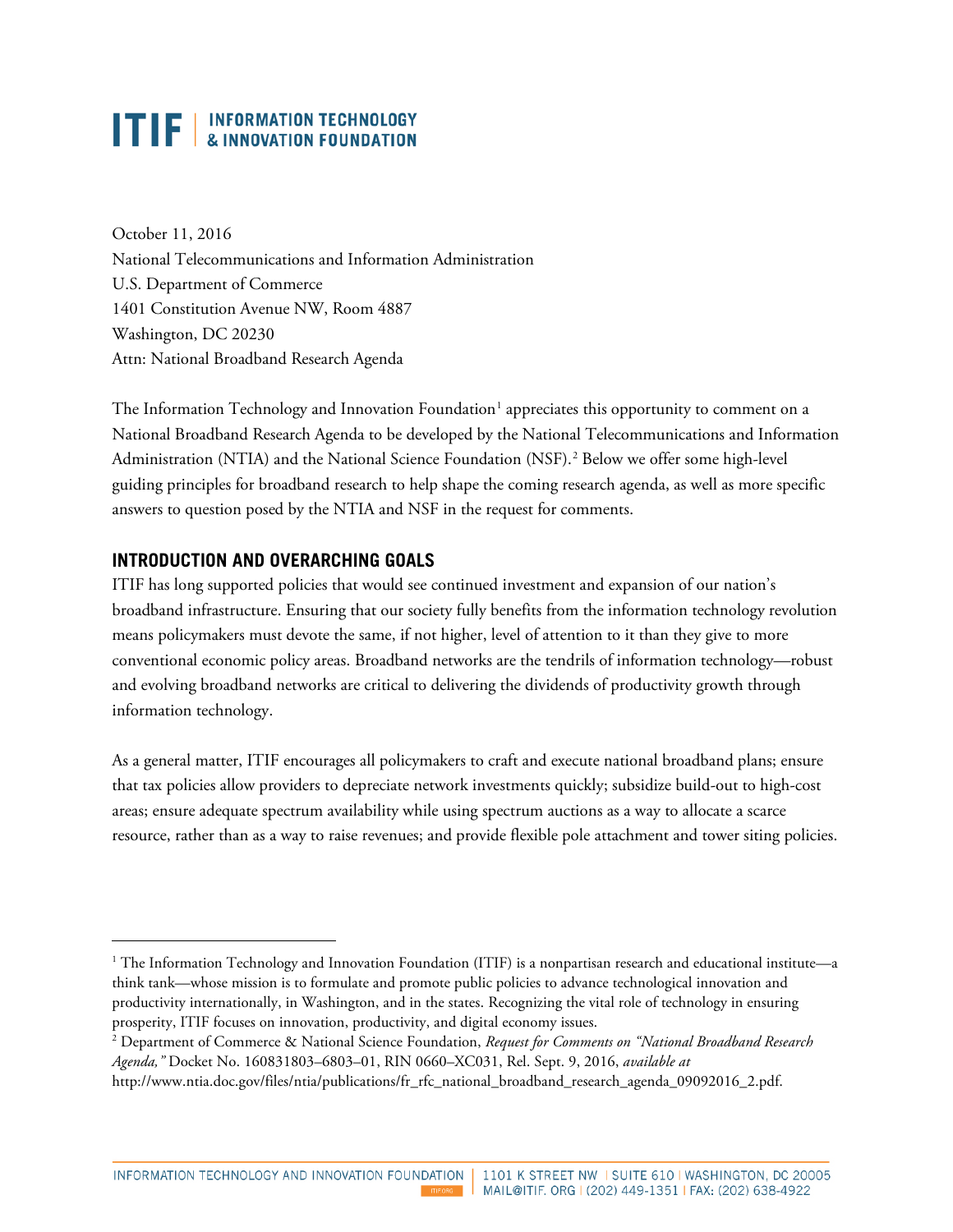We also support facilitating broadband adoption by providing subsidies for computers and connectivity in schools and low-income households.<sup>[3](#page-1-0)</sup>

For these reasons, we support the goals articulated in the March Presidential Memorandum establishing the Broadband Opportunity Council (BOC), and the general thrust of the report produced by the council. [4](#page-1-1) The federal government should identify and address regulatory barriers that may unduly impede wired and wireless broadband deployment and investment as well as promote the adoption of broadband technology. But beyond more immediately achievable policy goals articulated by the BOC, a long-term research agenda is key to identifying opportunities for improved use of resources, developing breakthrough technology, and formulating effective policy.

ITIF research has repeatedly shown that the general approach to broadband policy in the United States— light-touch regulation of intermodal competition—is working well.<sup>[5](#page-1-2)</sup> The fact that our broadband industry has achieved competitive speeds with other wealthy countries while also maintaining low entry-level pricing is remarkable considering the hurdles U.S. broadband providers face with sprawling suburbs, rural states, relatively low levels of computer ownership, and relatively high rates of poverty. [6](#page-1-3) This is no reason to rest on our laurels; development and deployment of connectivity technologies requires constant effort. Developing an agenda for the next generation of technology and policy-guiding research is an important, long-term endeavor. We commend the administration for this inquiry.

### **BROADBAND TECHNOLOGY**

 $\overline{a}$ 

*1. What are the critical data and research needs in the areas of broadband technology and innovation? 2. What specific technology research proposals, and associated methodologies, should be prioritized to support the advancement of broadband technology? And why?*

<span id="page-1-0"></span><sup>3</sup> For a general guide to spurring information and communications technology (ICT) adoption, s*ee* Robert D. Atkinson & Ben Miller, "A Policymaker's Guide to Spurring ICT Adoption" (June, 2015), http://www2.itif.org/2015 policymaker-ict-adoption.pdf.<br><sup>4</sup> The White House, Presidential Memorandum, *Expanding Broadband Deployment and Adoption by Addressing Regulatory* 

<span id="page-1-1"></span>*Barriers and Encouraging Investment and Training* (Mar. 23, 2015), *available at* https://www.whitehouse.gov/the-pressoffice/2015/03/23/presidential-memorandum-expanding-broadband-deployment-and-adoption-addr.

<span id="page-1-2"></span><sup>5</sup> *See* Richard Bennett, Luke A. Stewart, & Robert D. Atkinson, "The Whole Picture: Where America's Broadband Networks Really Stand" (Feb. 12, 2013), http://www.itif.org/publications/2013/02/12/whole-picture-whereamerica%E2%80%99s-broadband-networks-really-stand. 6 *See* The Whole Picture, *supra* note 5.

<span id="page-1-3"></span>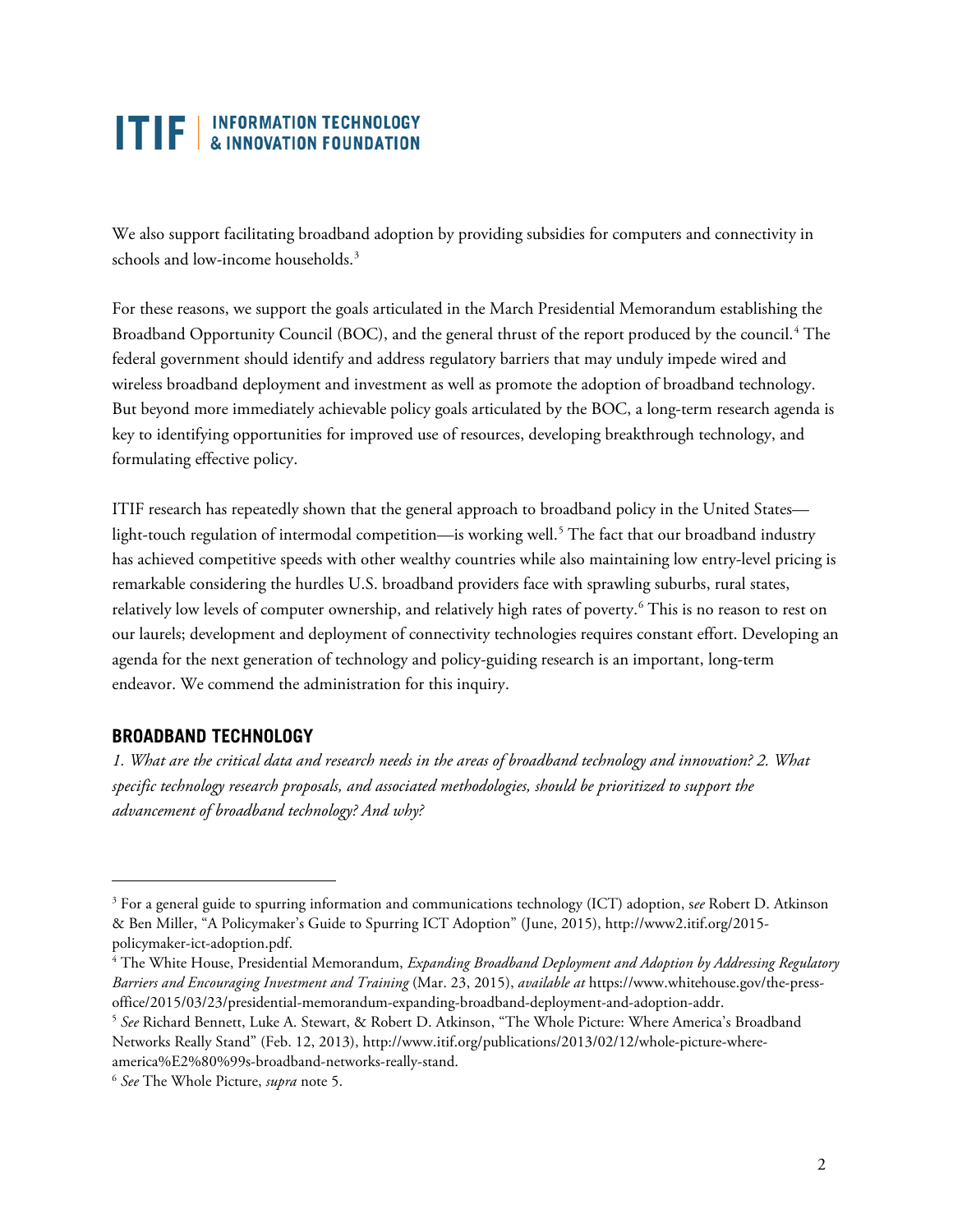The federal government serves an important role in supporting basic research that fuels technological innovation. Broadband access technology is still evolving at a rapid pace. The government's role is not one of simply providing monetary support for deployment of existing technology, but of supporting a constant, dynamic unfolding of innovation.

As we gradually move into the 5G era, and the technologies that will undergird the next generation of mobile communication become concrete, examples of academic and government-supported research come to mind: the work of NYU Wireless in modeling millimeter wave spectrum, and proving out the feasibility of using these bands for mobile connectivity. Similarly, much of the early work around software defined networking came out of academic institutions like Berkeley and Stanford. NSF grants will continue to play an important role in fueling academic research that can be transferred into industry to be put to wider use. Communications technology intersects with a wide array of research areas—NSF should continue to fund a diversity of basic research areas in mathematics and engineering.

Government-supported research should generally focus on high-risk projects that are costly to develop and do not have immediate avenues to monetization. This type of early stage research can be too risky or have too long a time-horizon for industry to undertake, but is needed to fuel continued innovation. That said, telecommunications is rife with technologies that would provide tremendous capacity at low cost—in theory. Several technologies, even ones well proven in the lab, face challenges when faced with a realistic deployment in the wild. For example, massive-multiple input, multiple output (MIMO) and distributed MIMO antenna systems, now popularly discussed as components of next-generation wireless networks, have long documented successes in research settings. But put an antenna array outside the lab, and wind, clutter, and other environmental effects, and the math becomes much more difficult. This to say, federal funding should not shy away from practical, goal-directed research either.

#### **BROADBAND ACCESS AND ADOPTION**

*4. What are the critical data and research needs in the areas of broadband deployment and access? 5. What specific research proposals, and associated methodologies, regarding broadband access should be prioritized? And why?*

A rigorous analysis of the costs and economic benefits of different levels of broadband access would be tremendously valuable. There has been a recent push, even beyond America's borders, for so-called "gigabit" networks. There is certainly something to be said for bandwidth abundance, but to date the definition of an "abundance" has been based more on slogans ("gigabit now"), than analysis.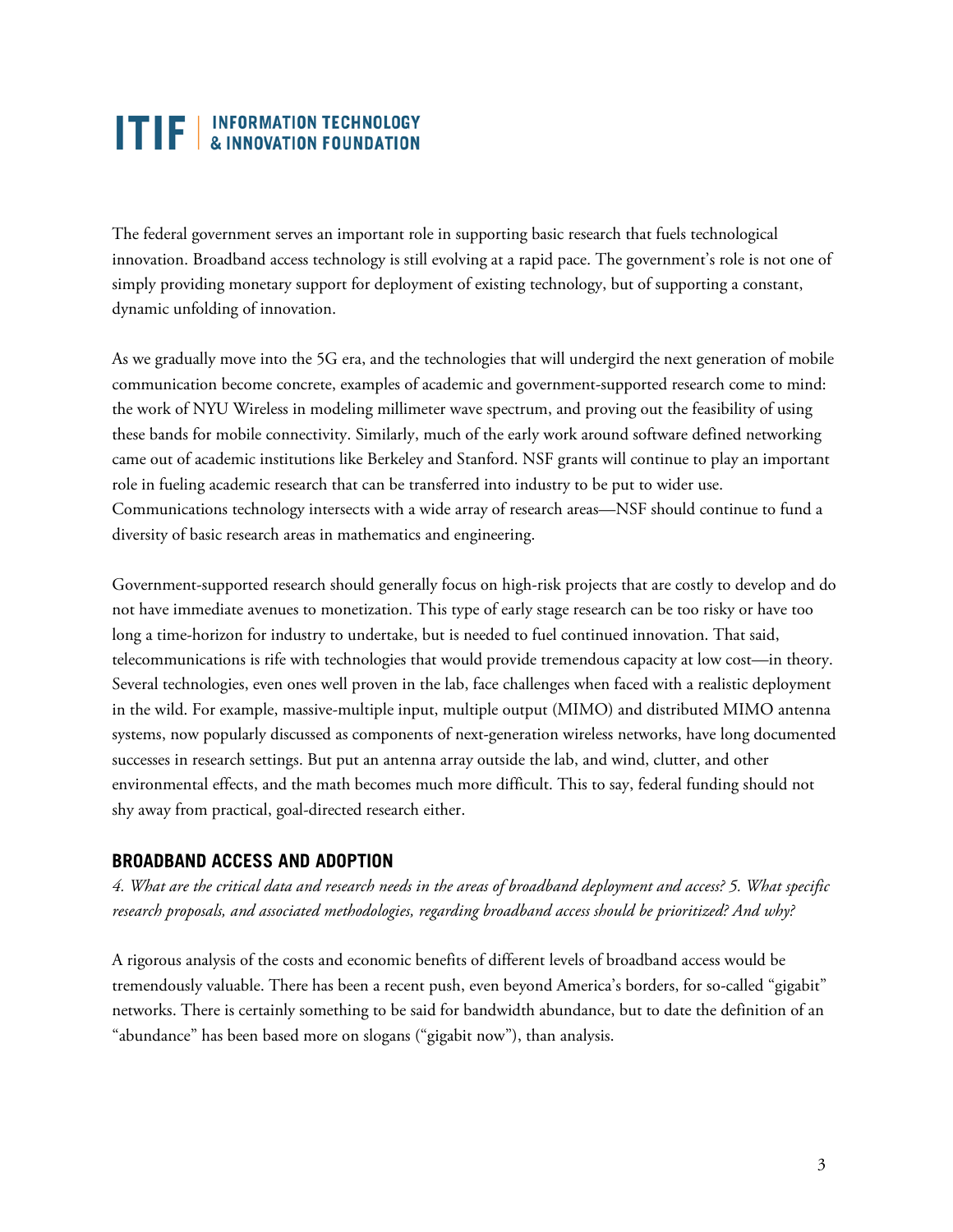To help understand to what extent greater network capacity is actually needed, and the level of investment (of actual capital or the political variety) required to achieve that capacity, continued assessment of the level of broadband network speed that is reasonably necessary to see measurable productivity gains would be helpful. Having realistic expectations of the bandwidth requirements of applications that will drive demand for future networks is key to focusing policy objectives. In other words, given the applications and usage patterns expected to emerge in the next decade, what speeds are required?

Access network speed continues to be the primary metric by which we measure broadband performance, but in reality a whole host of different variables affect the experience, most notably latency and jitter. Understanding the importance other variables play in driving productivity through broadband would help prioritize speed versus other metrics in setting policy and identifying any bottlenecks in providing broadband that drives economic growth.

*6. What are specific areas for federally-supported research as related to key market trends that impact broadband deployment, including business models, public-private partnerships, sustainability drivers, the removal of regulatory barriers?*

Much of recent broadband policy has focused on opportunities for local municipalities to lower the cost of deploying broadband infrastructure by private parties. Google Fiber and Gig.U led the charge in developing a new paradigm of a more cooperative relationship between municipalities and private companies deploying or upgrading broadband facilities. These approaches rely on private investment and ownership of facilities, but companies work closely with city officials to streamline the deployment as much as possible.

There are many cost reduction methods that have been identified by a variety of actors. NTIA itself has produced a number of checklists and planning guides for effective public-private partnerships. [7](#page-3-0) Google Fiber has its "Fiber Ready Checklist," which outlines steps for cities to ease fiber deployment, with the general goal of providing information about existing infrastructure, ensuring access to infrastructure, and making construction quick and predictable.<sup>[8](#page-3-1)</sup>

 $\ddot{\phantom{a}}$ 

<span id="page-3-0"></span><sup>7</sup> *See*, e.g., National Telecommunications and Information Administration, "Broadband USA: An Introduction to Effective Public-private Partnerships for Broadband Investments, (Jan. 2015) [http://www.ntia.doc.gov/files/ntia/publications/ntia\\_ppp\\_010515.pdf.](http://www.ntia.doc.gov/files/ntia/publications/ntia_ppp_010515.pdf)

<span id="page-3-1"></span><sup>8</sup> Google Fiber, "Google Fiber City Checklist," 2014,

https://fiber.storage.googleapis.com/legal/googlefibercitychecklist2-24-14.pdf.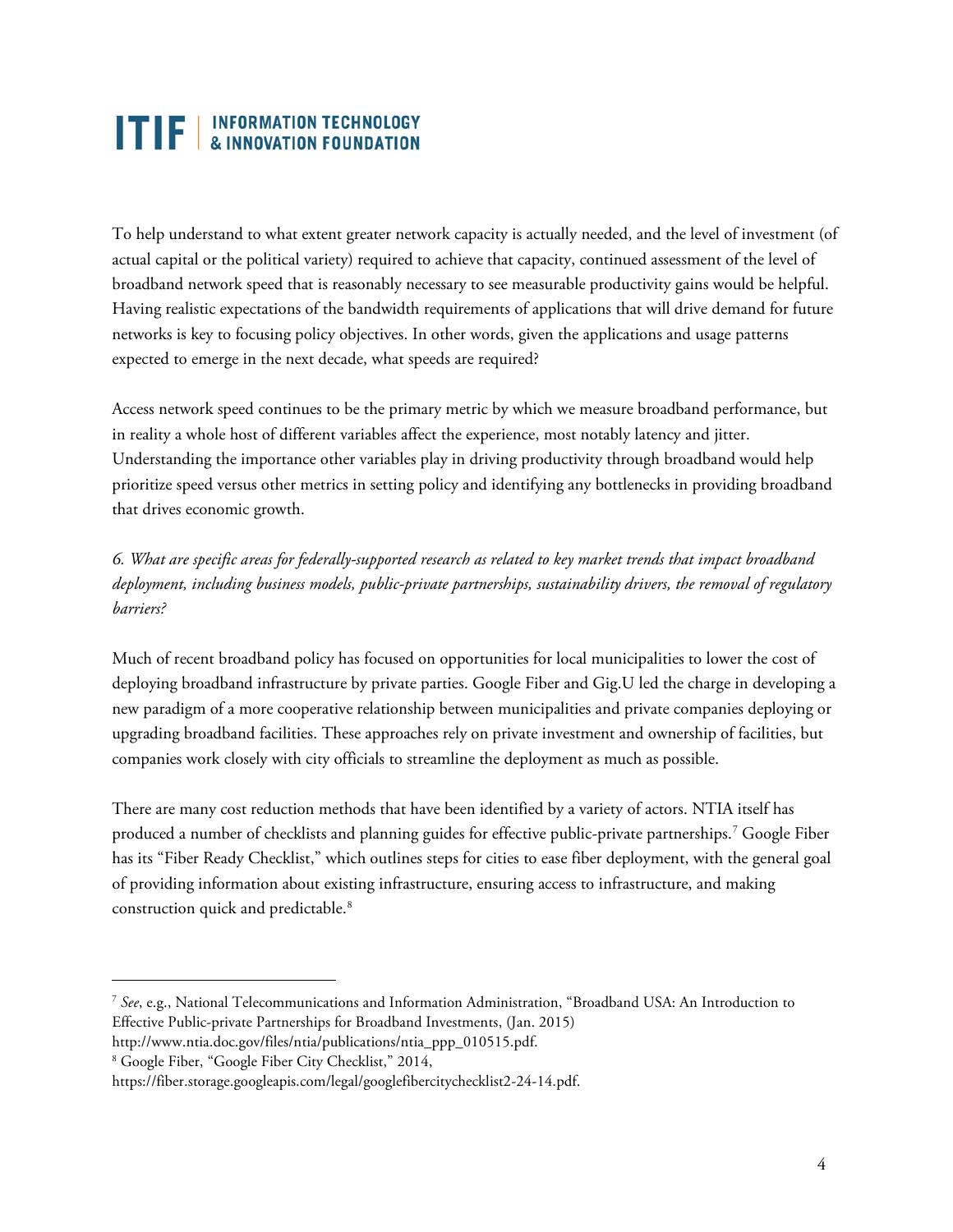$\ddot{\phantom{a}}$ 

It is important to distinguish these collaborative cost-reduction strategies from municipal broadband, where local government takes a more prominent role. As a general matter, policymakers should be skeptical of the broader push towards local ownership of broadband infrastructure; municipal broadband in areas with existing networks are inefficient overbuilds that impose negative externalities outside their footprint and do not invest in innovation[.9](#page-4-0) In areas that are legitimately unserved, of course the benefits of broadband access justify public involvement. In those cases, it is best for local governments to focus only on the lower layers of the Internet stack and provide dark fiber, addressing the largest sunk costs while leaving the fast-changing electronics to nimbler firms. Here research into the effect of additional facilities-based competitors on the time horizon over which investments in upgrading existing networks are recouped would be informative.

But the continuing identification of public-private collaborative tools, designed to clear red tape and ease the challenges of network deployment or upgrade, are an important policy development. Research that models this style of network deployment with an eye to measuring effectiveness of various cost-reduction efforts would be tremendously informative for policymakers. A sensitivity analysis on the variety of levers local government can pull to help spur wireless and wired network buildout would be of great value to identify and prioritize policy objectives. In addition, it would be valuable for the federal government to collect data regarding the extent to which counties and municipalities proactively support broadband deployment, along the lines of the checklists discussed above.

*7. What are the critical data and research needs in the areas of broadband adoption and utilization? 8. What specific research proposals, and associated methodologies, regarding broadband adoption and utilization should be prioritized? And why?*

The vast majority of U.S. citizens have access to multiple broadband networks, and yet the Pew Research Center measures only around 67 percent of adults subscribe to broadband at home—down from a peak of 70 percent in 2013.<sup>[10](#page-4-1)</sup> Given the tremendous positive externalities of having a society that can reliably conduct basic affairs over digital networks rather than paper, Internet adoption should be the key policy question of the day. Research to understand adoption trends and impediments should be prioritized. Most of the existing research on this topic relies on survey research, which only provides broad and high-level reasons for non-

<span id="page-4-0"></span><sup>9</sup> *See* Doug Brake, "Comments of ITIF in the Matter of Petitions of Electric Power Board and City of Wilson WCB Docket No. 14-115, 14-116" (August 2014), *available at* http://www2.itif.org/2014-municipal-broadbandcomments.pdf.<br><sup>10</sup> John B. Horrigan & Maeve Duggan, "Home Broadband 2015," Pew Research Center Internet, Science & Tech (Dec.

<span id="page-4-1"></span><sup>2015),</sup> http://www.pewinternet.org/2015/12/21/home-broadband-2015/.